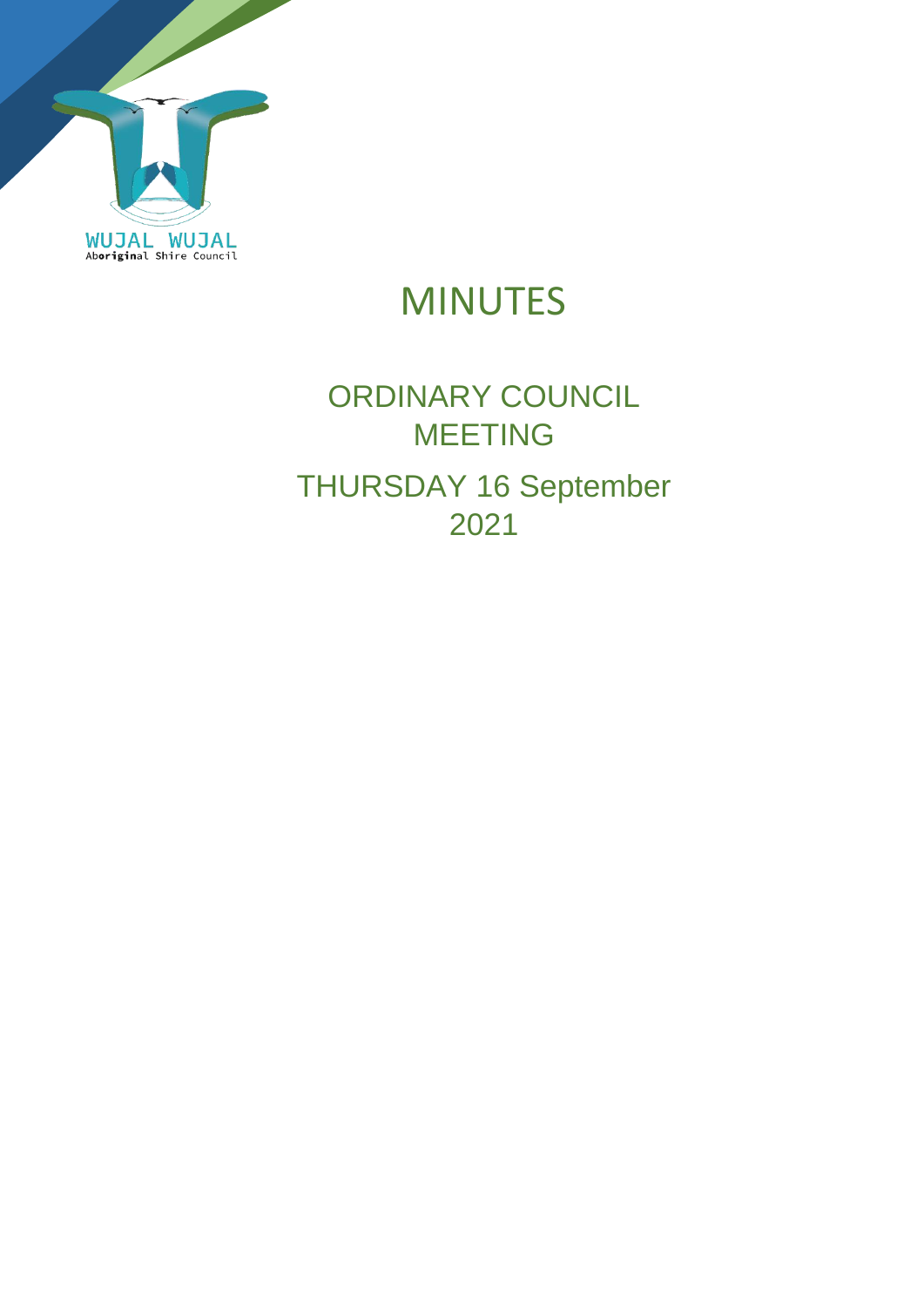

WWASC COUNCILLORS

Councillor Bradley Creek, Mayor Councillor Vincent Tayley, Deputy Mayor Councillor Robert Bloomfield Councillor Regan Kulka Councillor Vanessa Tayley

WWASC holds their Ordinary Council Meetings On the third Thursday of the Month Beginning at 9:00am The attendance of all councillors is requested.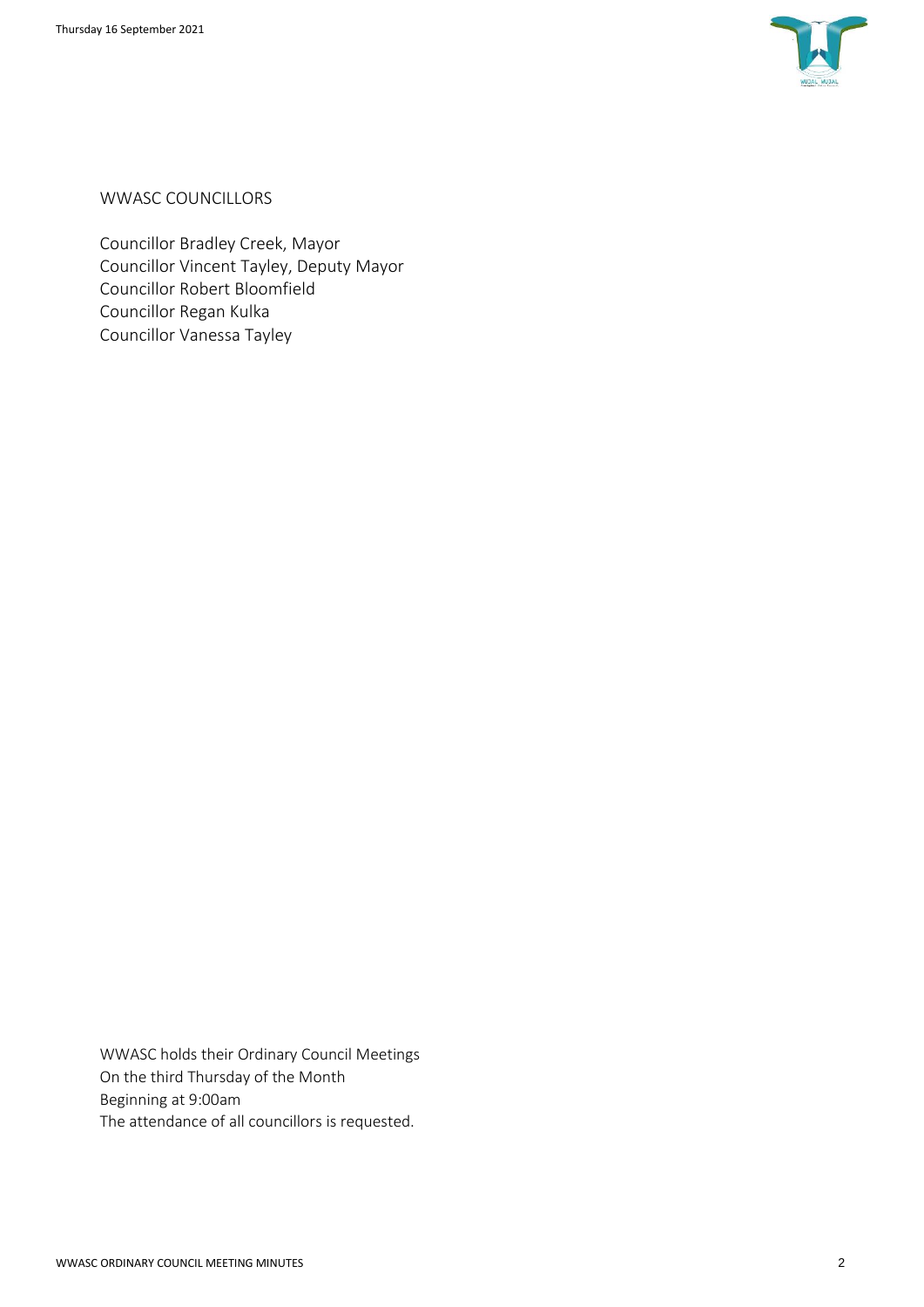## ORDER OF BUSINESS



- 1 WELCOME / MEETING OPENED
- 2 ATTENDANCE / APOLOGIES
	- Cr Bradley Creek Cr Vincent Tayley Cr Vanessa Tayley Cr Robert Bloomfield Steve Wilton Victor Mills Keziah Bin Sali

Apologies

Cr Regan Kulka

| <b>Resolution:</b> | Apologies for Cr Regan Kulka |                    |
|--------------------|------------------------------|--------------------|
| Moved:             | Cr Vincent Tayley            |                    |
| Seconded:          | Cr Robert Bloomfield         | <b>Carried 4/4</b> |
| Decision No:       | 0116092021                   |                    |

3 CONDOLENCES / CONGRATULATIONS

Ambryn/Livingston family – Yarrabah Griven family Gibson family – Hopevale

Congratulation Aiden Carson & Cleon Doughboy under 16 gold medal CDRL Kia and Monicka won Grand final in Toowoomba

### 4 COUNCILLOR OBLIGATIONS/DECLARATION OF INTERESTS

Mayor Creek invited those present to use this opportunity to make public any Material Personal Interests and/or Conflicts of Interest (real or perceived) in respect of items in the Agenda.

4.1 Declaration of Prescribed Conflict of Interest (MPI) on any item of business Pursuant to Section 175C of the Local Government Act 2009, no declarations of material personal interests were made during this meeting.

4.2 Declaration of Declarable Conflict of Interest on any item of business Pursuant to Section 175E of the Local Government Act 2009, no declarations of conflict of interests were made during this meeting.

4.3 Register of Interests – Councillors must notify changes within 30 days of the change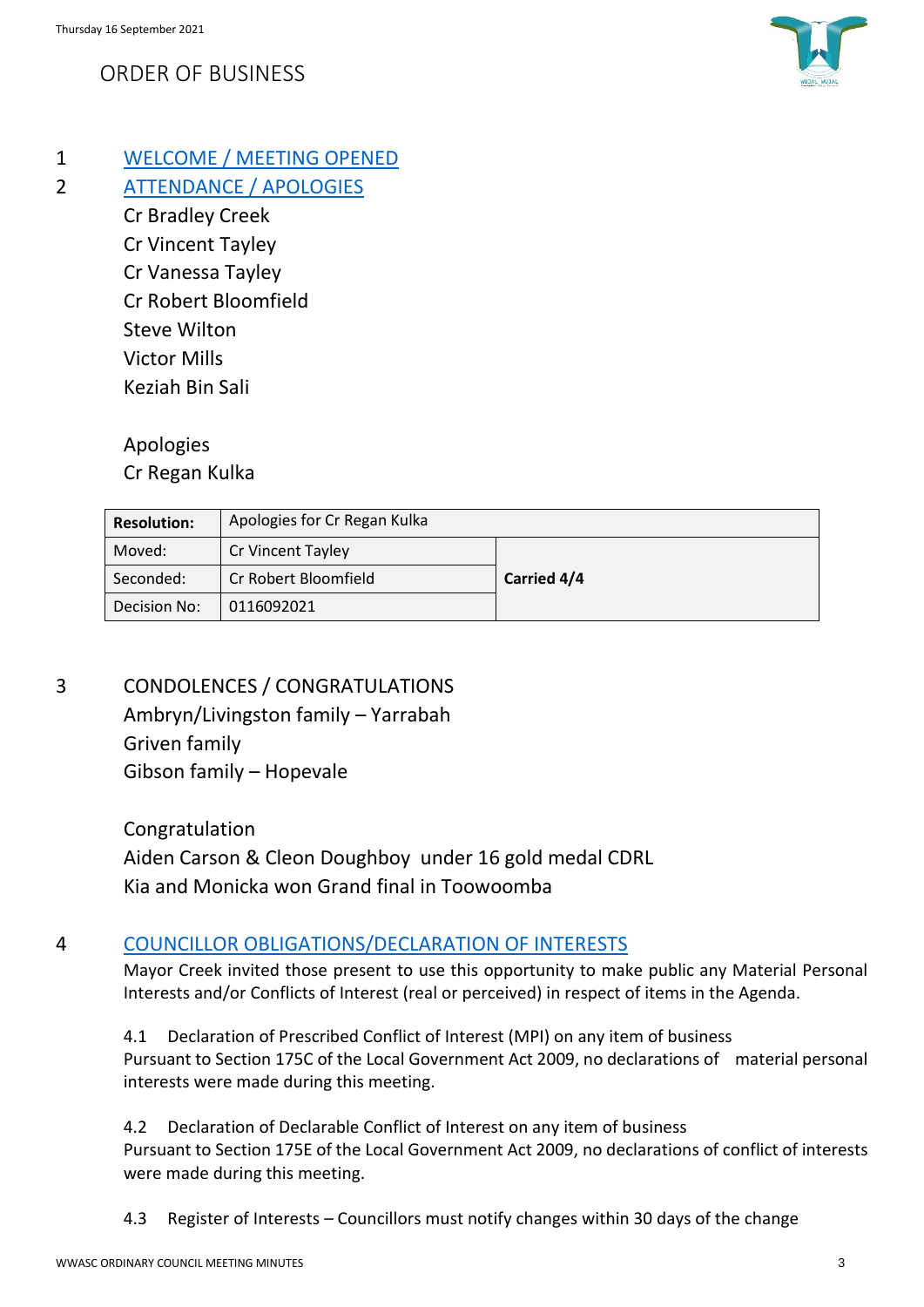

### 5 CONFIRMATION OF PREVIOUS MINUTES

| <b>Resolution:</b> | That the minutes of the Ordinary Council Meeting held 2021 be<br>confirmed. |             |
|--------------------|-----------------------------------------------------------------------------|-------------|
| Moved:             | Cr Vanessa Tayley                                                           |             |
| Seconded:          | Cr Robert Bloomfield                                                        | Carried 4/4 |
| Decision No:       | 0216092021                                                                  |             |

# 6 REPORTS

## 6.1 Mayor's Report

| <b>Resolution:</b> | That Council endorses the Mayor's monthly report for September 2021 |             |  |
|--------------------|---------------------------------------------------------------------|-------------|--|
| Moved:             | Cr Bradley Creek                                                    |             |  |
| Seconded:          | <b>Cr Vincent Tayley</b>                                            | Carried 4/4 |  |
| Decision No:       | 0316092021                                                          |             |  |

## 6.2 Chief Executive Officer's Report

| <b>Resolution:</b> | Moved to closed session |             |
|--------------------|-------------------------|-------------|
| Moved:             | Cr Bradley Creek        |             |
| Seconded:          | Cr Vincent Tayley       | Carried 4/4 |
| Decision No:       | 0416092021              |             |

| <b>Resolution:</b> | End closed session |             |
|--------------------|--------------------|-------------|
| Moved:             | Cr Vanessa Tayley  |             |
| Seconded:          | Cr Vincent Tayley  | Carried 4/4 |
| Decision No:       | 0516092021         |             |

| <b>Resolution:</b> | That Council note the settlement of the Embrace Learning litigation. |             |  |
|--------------------|----------------------------------------------------------------------|-------------|--|
| Moved:             | Cr Vanessa Tayley                                                    |             |  |
| Seconded:          | Cr Robert Bloomfield                                                 | Carried 4/4 |  |
| Decision No:       | 0616092021                                                           |             |  |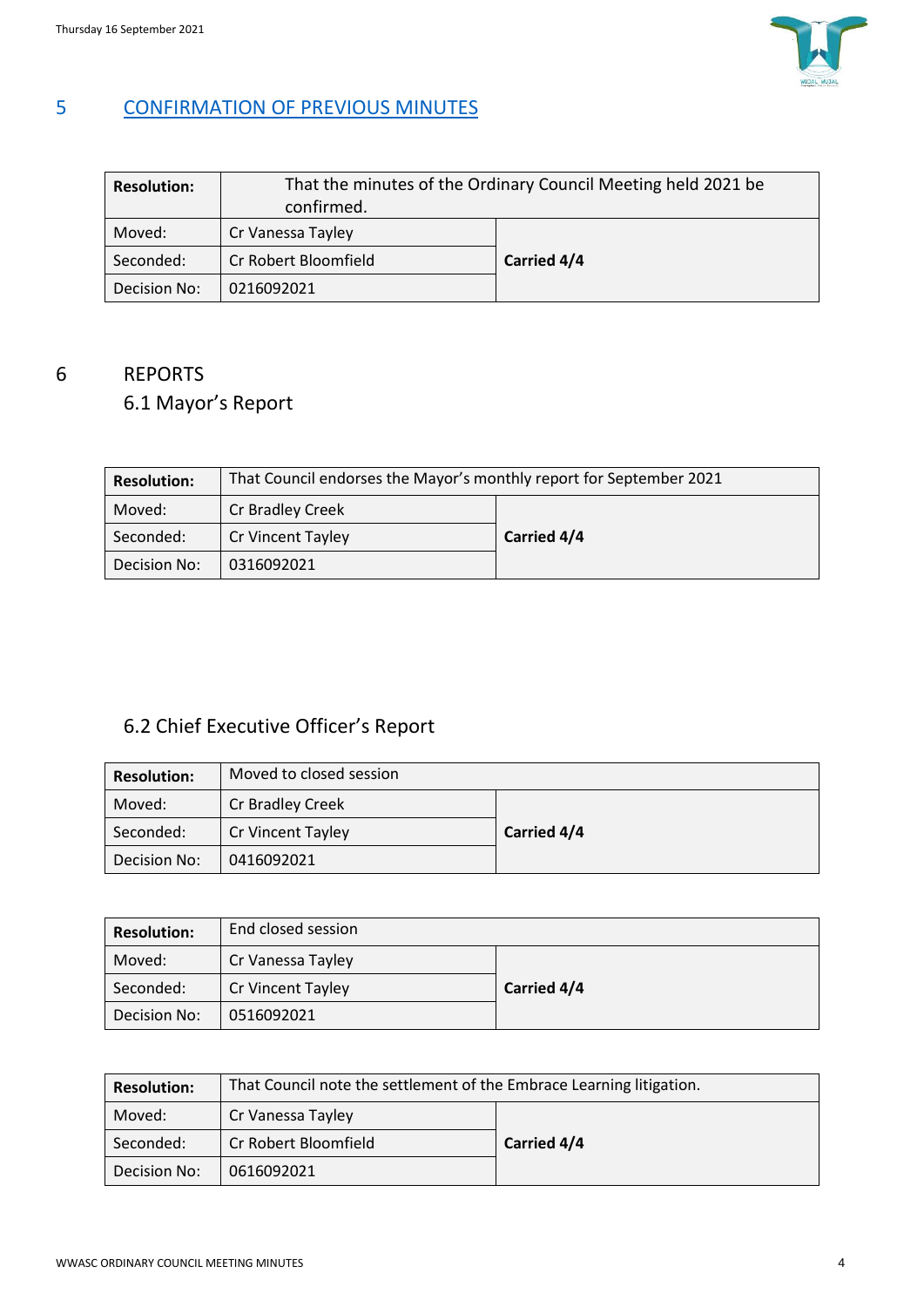| <b>Resolution:</b> | That Council endorses the CEO's monthly report for September 2021<br><b>WUJAL</b> |             |
|--------------------|-----------------------------------------------------------------------------------|-------------|
| Moved:             | Cr Bradley Creek                                                                  |             |
| Seconded:          | Cr Vincent Tayley                                                                 | Carried 4/4 |
| Decision No:       | 0716092021                                                                        |             |

### 6.4 Finance Report

| <b>Resolution:</b> | That Council endorses the Finance monthly report for September 2021 |             |  |
|--------------------|---------------------------------------------------------------------|-------------|--|
| Moved:             | Cr Bradley Ceek                                                     |             |  |
| Seconded:          | Cr Vanessa Tayley                                                   | Carried 4/4 |  |
| Decision No:       | 0816092021                                                          |             |  |

#### Break start 10.22am

#### Break end 10.39am

### 6.5 Director of Works and Building Services Report

## Cr Vincent Tayley left 11.23am

| <b>Resolution:</b> | Council accepts the expression of interest made to WWASC by Katherine Gibson |             |
|--------------------|------------------------------------------------------------------------------|-------------|
|                    | Steffensen to take on the Art Centre Café lease.                             |             |
| Moved:             | Cr Robert Bloomfield                                                         |             |
| Seconded:          | Cr Vanessa Tayley                                                            | Carried 3/3 |
| Decision No:       | 0916092021                                                                   |             |

### Cr Vincent Tayley returned 11.28am

| <b>Resolution:</b> | That Council endorses the DW&BS monthly report for September 2021 |             |  |
|--------------------|-------------------------------------------------------------------|-------------|--|
| Moved:             | Cr Vincent Tayley                                                 |             |  |
| Seconded:          | Cr Robert Bloomfield                                              | Carried 4/4 |  |
| Decision No:       | 1016092021                                                        |             |  |

#### 7 CLOSED SESSION